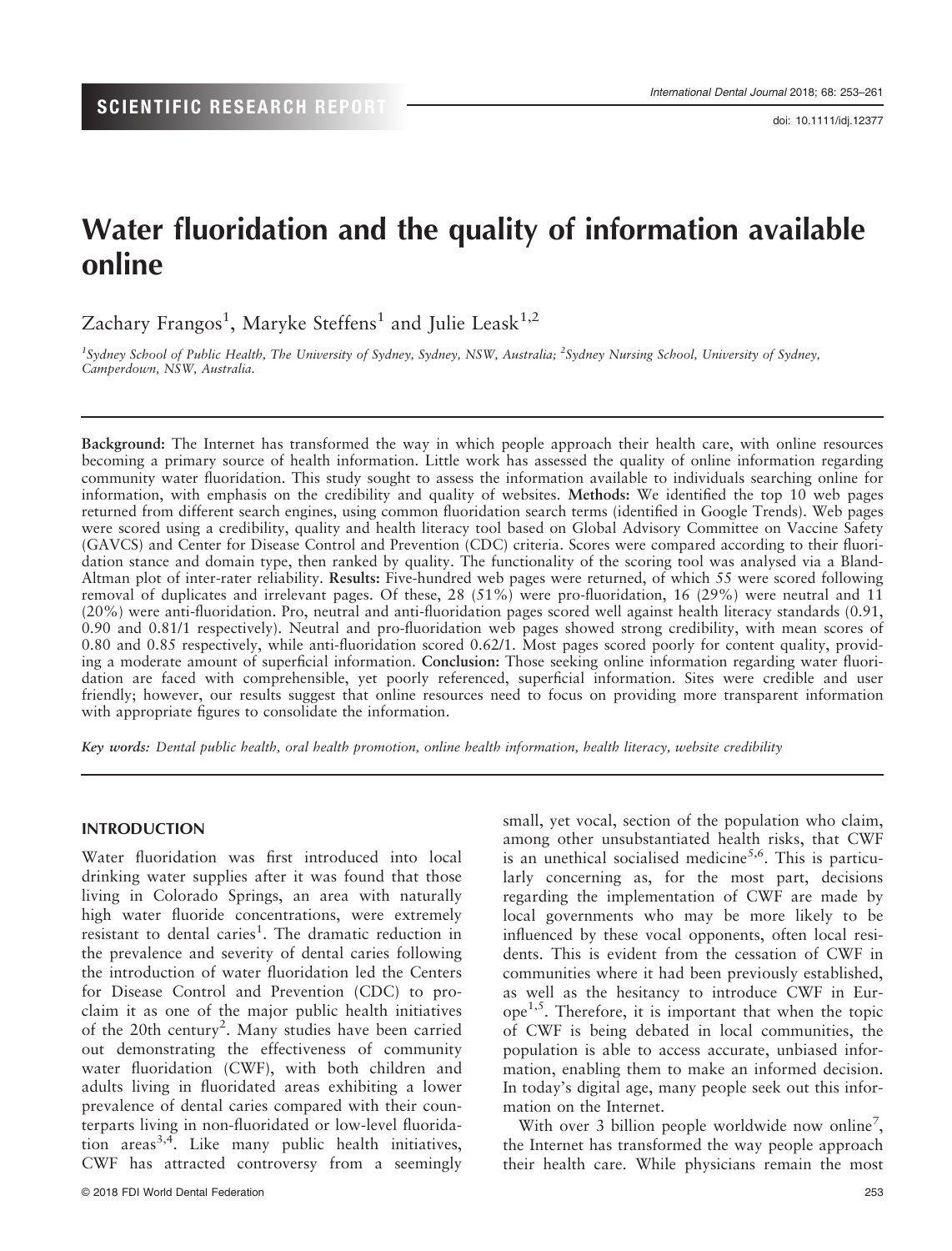trusted source of information, they have been superseded by the Internet as the primary source of information<sup>8</sup>. This has two major drawbacks: first, anyone can post material on the Internet without review, which raises concerns regarding credibility<sup>9</sup>. Second, discrepancies can arise between what the author has written and the ability of the intended audience to comprehend and interpret it correctly. The large volume of people able to access the Internet for health information highlights the importance of having both credible and effectively presented online information. While previous research has focussed on the quality of online information as a whole, or on particular condi $tions<sup>10,11</sup>$ , little work has been carried out on specific public health issues, such as CWF. This study attempts to address this gap in the literature by assessing the information available to individuals who search online for water-fluoridation information, with emphasis on credibility and quality of websites.

## **METHODS**

A broad search was simulated by first establishing general search terms for water-fluoridation information. Google Trends was used to convey the relative frequency with which generic search terms 'fluoride', 'water fluoridation' and 'fluoridation' were used globally from 2004 to 2015. These terms were then entered into Google Trends 'related search' function, revealing terms often searched in relation to water fluoridation. This generated a list of the most commonly used search terms regarding water fluoridation globally. As the primary focus of this study was to evaluate global online information regarding waterfluoridation, terms such as 'sodium', 'fluoride toothpaste' and 'water fluoridation UK' were removed from the search terms. Specifically these terms, as well as others, were excluded because they did not present sufficient information regarding global water fluoridation, focussing on alternatives such as fluoride toothpaste or the state of fluoridation in specific regions. For example, the term 'sodium' was excluded because the predominant results generated related to the chemical properties of sodium as well as to safety information. Conversely, the term 'sodium fluoride' was retained as this is one chemical used to fluoridate water supplies and thus the search results returned mainly pertained to water fluoridation as well as to the perceived controversy surrounding it. Table 1 specifies the complete list of search terms used in this study.

The most commonly used search engines were identified via an online Search Engine List that ranks sites via an average of their Alexa Global Traffic Rank and their US Traffic  $Rank^{12}$ . The search engines used were: Google.com.au; bing.com; yahoo.com; Ask.com;

|                        | Table 1 List of water-fluoridation search terms used |  |  |
|------------------------|------------------------------------------------------|--|--|
| in the search strategy |                                                      |  |  |

| Generic<br>search term | Related search terms<br>returned by Google                                                                                                                  | Final list of search<br>terms examined                                                                                    |
|------------------------|-------------------------------------------------------------------------------------------------------------------------------------------------------------|---------------------------------------------------------------------------------------------------------------------------|
| Fluoride               | Fluoride water<br>Fluoride in water<br>Sodium fluoride<br>Sodium<br>Fluoride toothpaste<br>Toothpaste<br>What is fluoride                                   | Fluoride water<br>Fluoride in water<br>Sodium fluoride<br>What is fluoride<br>Fluoridation of<br>water<br>Fluoridation in |
| Water<br>fluoridation  | Fluoridation of water<br>Fluoridation in water<br>Fluoride water<br>Fluoride in water<br>Water fluoridation UK<br>Fluoridated water<br>What is fluoridation | water<br>Fluoridated water<br>What is fluoridation<br>Fluoridation water<br>Fluoridating of<br>water<br>Fluoride in water |
| Fluoridation           | Fluoridation water<br>Fluoridating of water<br>Fluoridation in water<br>Fluoride water<br>Fluoride in water<br>What is fluoridation<br>UK fluoridation      |                                                                                                                           |

and aol.com. Additional search criteria, such as region restrictions, were not implemented as this study was attempting to simulate a global search. Before starting the searches, and between entries of each search term, the browser history of the computer being used was cleared. Additionally, search engines with login capabilities, such as Google, were not logged into in an attempt to minimise 'filter bubble'<sup>13</sup> – the effect of algorithms based on individual user search histories.

All searches were performed on 30 January, 2016. The final list of terms (see Table 1), were entered consecutively into each of the search engines. The search results were limited to the top 10 results returned for each search term as research has shown that people rarely search further than the top 10 results $14$ . The results of each search were transferred into a Microsoft Excel spreadsheet in the order that they were returned by the search engines. News articles were excluded, as this was not an analysis of media portrayal of water fluoridation. Furthermore, sponsored sites (paid advertisements) were not included as people performing focussed searches avoid advertised material<sup>15</sup>.

Web pages were categorised as pro-fluoridation, neutral and anti-fluoridation. Anti-fluoridation pages were defined as those pages that built an argument against water fluoridation. Similarly, pro-fluoridation pages were defined as those that built an argument in favour of water fluoridation. Alternatively, pages that presented all views evenly, or without an overt position, were deemed neutral.

The web pages were assessed under the domains of credibility, quality and health literacy. In the case of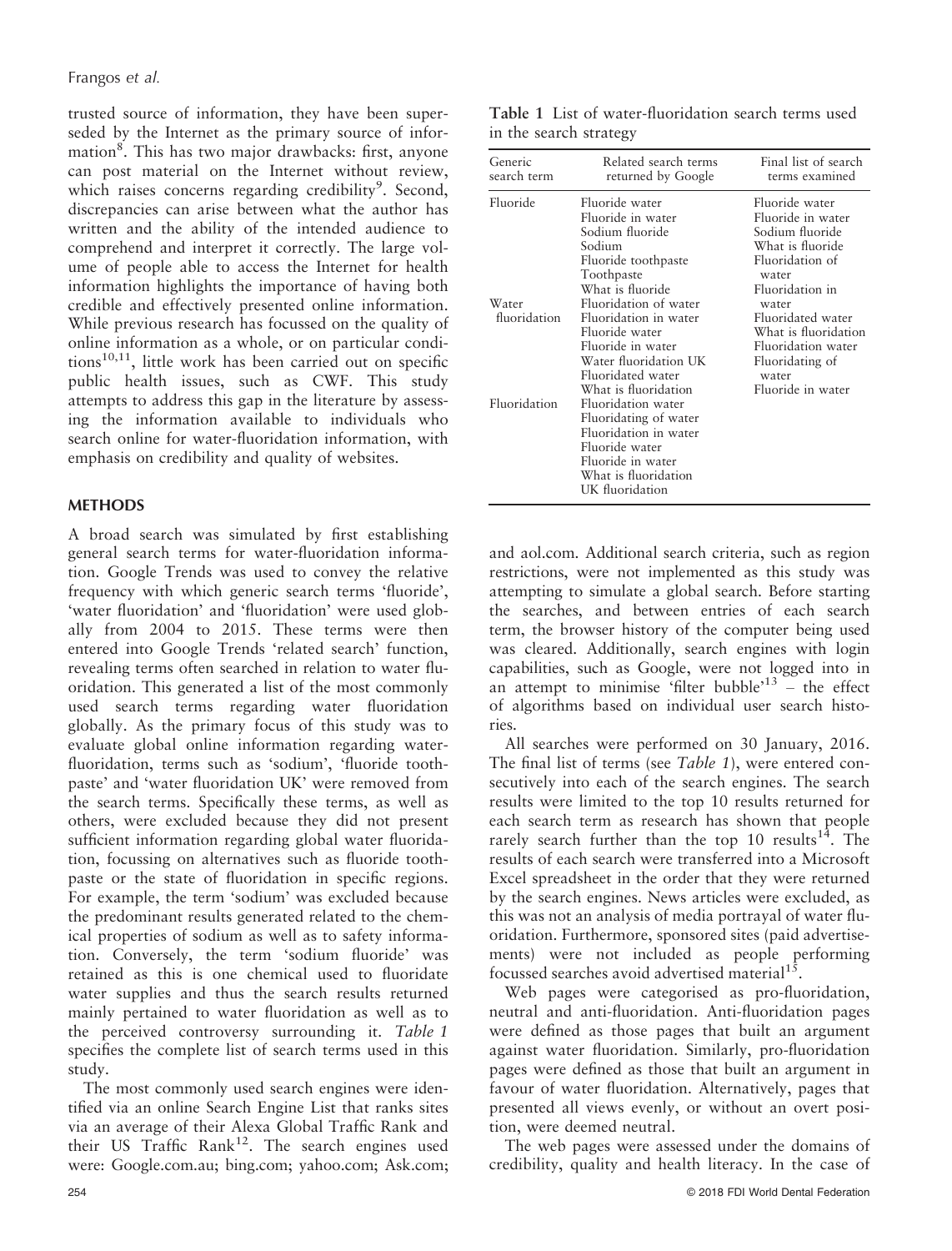the credibility criteria the site as a whole was explored to find the relevant details. Conversely, the quality and health-literacy criteria were limited to the page generated from the search. This was because of the fact that searchers rarely look past the first page<sup>16</sup>; however, the decision was made to explore the whole site for credibility as often these criteria are found on dedicated pages within the site and ignoring these may have resulted in an underestimation of the credibility of the websites.

The credibility, quality and health-literacy criteria were developed from the World Health Organization Global Advisory Committee on Vaccine Safety (GAVCS) criteria for assessing vaccine safety sites and the CDC Health Literacy Online Guide<sup>17,18</sup>. Information from these two sources was combined to produce a 27-item checklist that fell under three domains (see Table 2). Each item was applied to each website and given a grade of present, absent or not applicable. Not-applicable criteria were subtracted from 27 and a standardised score was produced via the total number of present items and remaining applicable items. To assess accuracy, we used a number of critical reviews regarding CWF1,5,19,20. These reviews were used as they provided comprehensive scientific information regarding

Table 2 Criteria for assessing web-page credibility and the content quality and health literacy of fluoridation web pages were developed from the World Health Organization Global Advisory Committee on Vaccine Safety (GAVCS) criteria for assessing vaccine safety sites and the Centers for Disease control and Prevention (CDC) Health Literacy Online Guide

| Criteria<br>Credibility (WHO domain) | Item                                                                                                                                                                                                                                                                                                                      |
|--------------------------------------|---------------------------------------------------------------------------------------------------------------------------------------------------------------------------------------------------------------------------------------------------------------------------------------------------------------------------|
| Mission of site                      | Purpose of website stated<br>Intended audience defined                                                                                                                                                                                                                                                                    |
| Disclosure of ownership/<br>source   | Organisation name, contact information and links to contact page or home page present on every page<br>Qualifications of organisation/individual should be clear, including type of organization<br>Disclosure of individual's affiliations and alliances as well as relationships that may influence content of the site |
| Transparency of<br>sponsorship       | Disclosure of all sources of funding for organisation/website                                                                                                                                                                                                                                                             |
| Accountability to users              | Ability to contact site owner to report technical issues, such as broken links, or to provide feedback, is provided<br>Information regarding contact methods should be easily accessible from any page of the site                                                                                                        |
| Responsible partnering               | Websites should indicate when leaving the home site by using an external link icon, a disclaimer statement or by<br>opening a new window                                                                                                                                                                                  |
| Content quality (WHO<br>domain)      |                                                                                                                                                                                                                                                                                                                           |
| Accuracy                             | Authority of sources: Websites should provide a clear statement of the source for scientific, medical and health<br>information, including the author's name and affiliations<br>Quality of information: Information supported by citations to scientific data or references                                              |
| Currency                             | The date the content was last updated or reviewed must clearly be displayed on each page                                                                                                                                                                                                                                  |
| Quantity                             | Balance: Both benefits and risk of health intervention are included in a fair and unbiased way<br>Provision of links to other resources: Most hypertext links to reputable primary sources, such as peer-reviewed<br>journal articles or government pages                                                                 |
| Health literacy (CDC<br>item)        |                                                                                                                                                                                                                                                                                                                           |
| Design                               | Logical organisation: Coherent structure allowing logical progression through the information<br>Ease of navigation: Aids to finding information, such as a site map, index, help function, frequently asked questions<br>page and/or internal search engine                                                              |
|                                      | Consistent plan: The site should be internally consistent in terms of design, including the use of logos and icons,<br>colour, fonts, page layout, etc                                                                                                                                                                    |
|                                      | <i>Professional presentation:</i> Overall look of the site should be professional, including sponsor logo, linear information<br>paths and strong visual components                                                                                                                                                       |
| Actionable content                   | Written expression: Written in familiar language that is easy to understand with any relevant terminology fully defined<br>in short, simple sentences and paragraphs                                                                                                                                                      |
|                                      | Formatting: The most pertinent information presented first and above the fold                                                                                                                                                                                                                                             |
| Display                              | Headings: Headings should be meaningful and specific with sufficient space between the text above and the heading to<br>differentiate the information                                                                                                                                                                     |
|                                      | Font: Font size should be large and in a style that is easily read. Although not essential, the use of a relative text<br>option is advisable                                                                                                                                                                             |
|                                      | Spacing: Sufficient use of white space, allowing visual separation of design and text elements, thus improving<br>readability                                                                                                                                                                                             |
|                                      | Appropriate line spacing between texts to aid readability<br>Figures: Supporting and realistic images that aid in understanding of the content                                                                                                                                                                            |
|                                      | Figures should have a caption that clearly highlights their meaning                                                                                                                                                                                                                                                       |
|                                      | Contrast: Appropriate contrast (light and dark colours) used to improve readability                                                                                                                                                                                                                                       |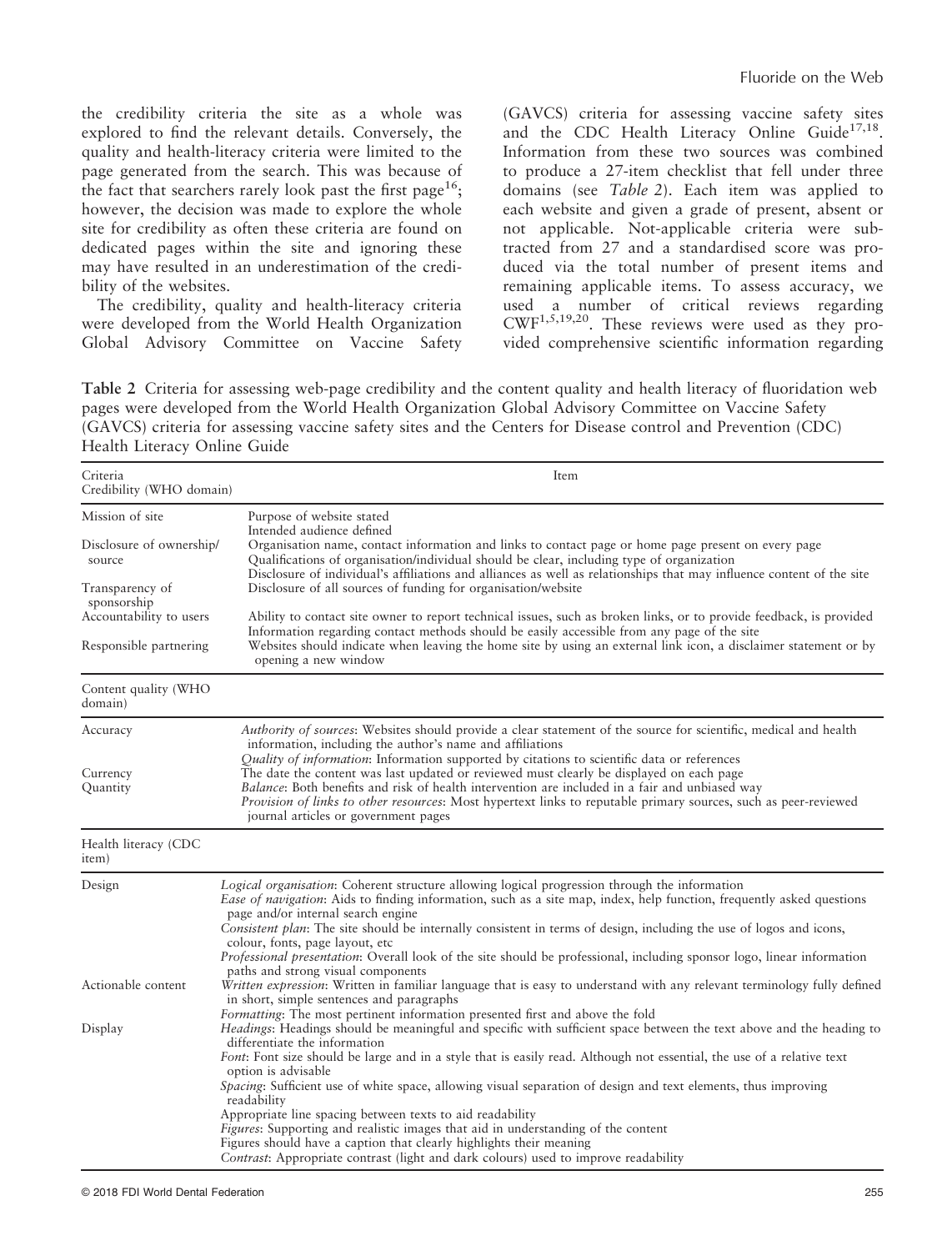the significant effect of CWF on reducing the prevalence of dental caries. Furthermore, the reviews also highlighted associated risks, such as dental fluorosis, and also demonstrated no causal link between CWF and cancer, which is often used by anti-fluoride groups in their campaigns.

To examine the suitability and clarity of the scoring criteria, an independent rater was enlisted to score a random selection of 20 web pages and a measure of inter-rater reliability was used. The scores given by the independent rater and primary rater of this study were compared via a Bland-Altman plot in which the mean score of both raters is plotted against the difference in the two scores to demonstrate reliability of the scoring system.

## RESULTS

## **Quantity**

Overall, 500 web pages were returned via the search strategy, with 407 duplicates removed. A further 38 web pages were excluded from the scoring process for the following reasons: contained insufficient information pertaining to water fluoridation; focussed on the chemical nature of the compounds used in fluoridation; addressed bottled water; or presented information as personal opinion (for example, blogs about water fluoridation in the user's local area; see Figure 1 for a flow diagram). A number of websites returned multiple pages in the search process, resulting in a greater representation in the search results (see Table 3). The most commonly occurring websites were: Wikipedia; Fluoride Alert; About (now Verywell); the U.S. Center for Disease Control and Prevention; and Queensland Health.

## Water-fluoridation stance

Of the 55 web pages included in the scoring process, 28 (51%) were pro-fluoridation, 16 (29%) were neutral and 11 (20%) were anti-fluoridation. Analysis of the top 10 results returned by the most-used search term ('fluoridation of water') showed that of the top 43 results (seven were excluded from scoring), 20 (46.5%) were pro-fluoridation and 13 (30.2%) were neutral. The remaining 10 (23.2%) were anti-fluoridation, with the majority coming from fluoridealert.org, run by the Fluoride Action Network (a vocal antifluoride group in the USA).

## Web-page origins

Of the 55 web pages scored, 35 originated from the USA, 14 from Australia, three from the UK and one from Canada. Two were of unclear origin.

# Quality of scoring system

Bland-Altman plot analysis revealed that when scores differed between the independent rater and primary rater they only differed by a maximum of 4.5 out of a possible difference of 100 (see Figure 2). A difference of 4.5 can be attributed to a difference between the marker's scores in a single criterion. Across the web pages analysed, the criterion in which differences occurred varied; however, the most common was in the presentation of the most pertinent information in the top half of the page.

## Quality of information

The quality of information assessed using the GACVS and CDC guidelines varied greatly between websites. The median score across all web pages assessed was 80/100, with a maximum score of 96 [\(www.cancer.](http://www.cancer.org/cancer/cancercauses/othercarcinogens/athome/water-fluoridation-and-cancer-risk) [org/cancer/cancercauses/othercarcinogens/athome/wate](http://www.cancer.org/cancer/cancercauses/othercarcinogens/athome/water-fluoridation-and-cancer-risk) [r-fluoridation-and-cancer-risk\)](http://www.cancer.org/cancer/cancercauses/othercarcinogens/athome/water-fluoridation-and-cancer-risk) and a minimum score of 22.2 ([www.angelfire.com/az/sthurston/fluoride.](http://www.angelfire.com/az/sthurston/fluoride.html) [html](http://www.angelfire.com/az/sthurston/fluoride.html)).

Grouping web pages according to their domain (.com, .gov and .org) and ranking them according to score revealed a clear trend (see Figure 3). Overall, .gov websites scored the highest; however, their score fell below the median in the final two sites, ranking with scores ranging from 95 to 69. The score of two .gov sites fell below the median because they failed to indicate to the user when they were moving to pages not maintained by the original website (responsible partnering) and to provide insightful figures with clear explanations. Additionally, .org websites outscored .com sites, with scores ranging from 96 to 39 and 95 to 22, respectively.

Furthermore, when grouped according to stance and examined at the levels of credibility, content quality and health literacy, further trends appeared (see Figure 4). Overall, all three stances corresponded well to standards required to support health literacy, with average scores of 0.91, 0.90 and 0.81 for pro, neutral and anti-fluoridation web pages, respectively. The most common shortcomings regarding health-literacy standards were failing to provide the most pertinent information in the upper half of the web page, as well as irrelevant, or not clearly relevant, figures. Similarly, neutral and pro-fluoridation web pages showed strong credibility with mean scores of 0.80 and 0.85, although these web pages most commonly did not disclose any potential conflicts of interest or sources of funding for the site. By contrast, anti-fluoridation web pages had a lower mean credibility score of 0.62. These pages often did not have clear qualifications, provide contact details or exhibit responsible partnering (informing the user they were moving to pages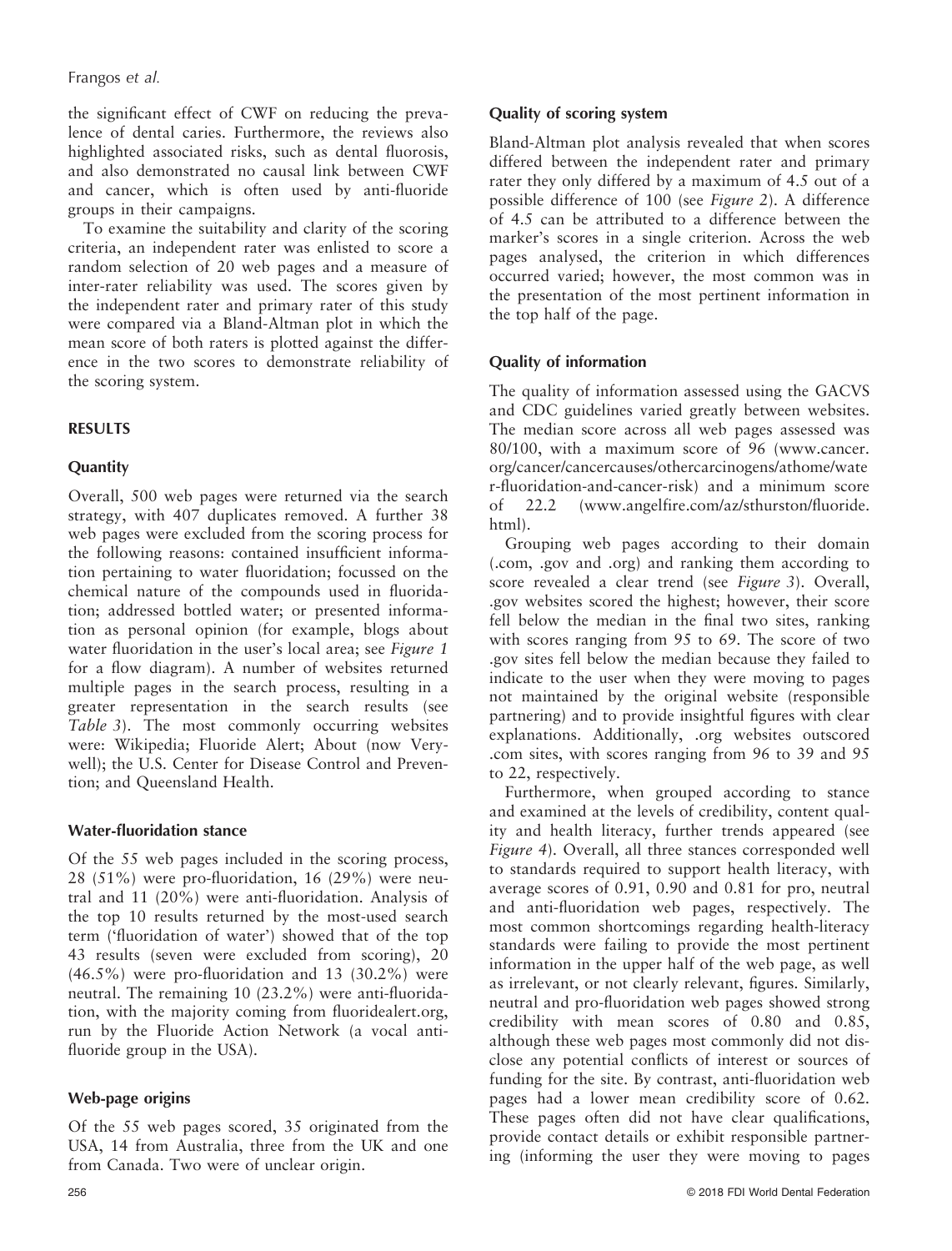

Figure 1. Search strategy flow diagram.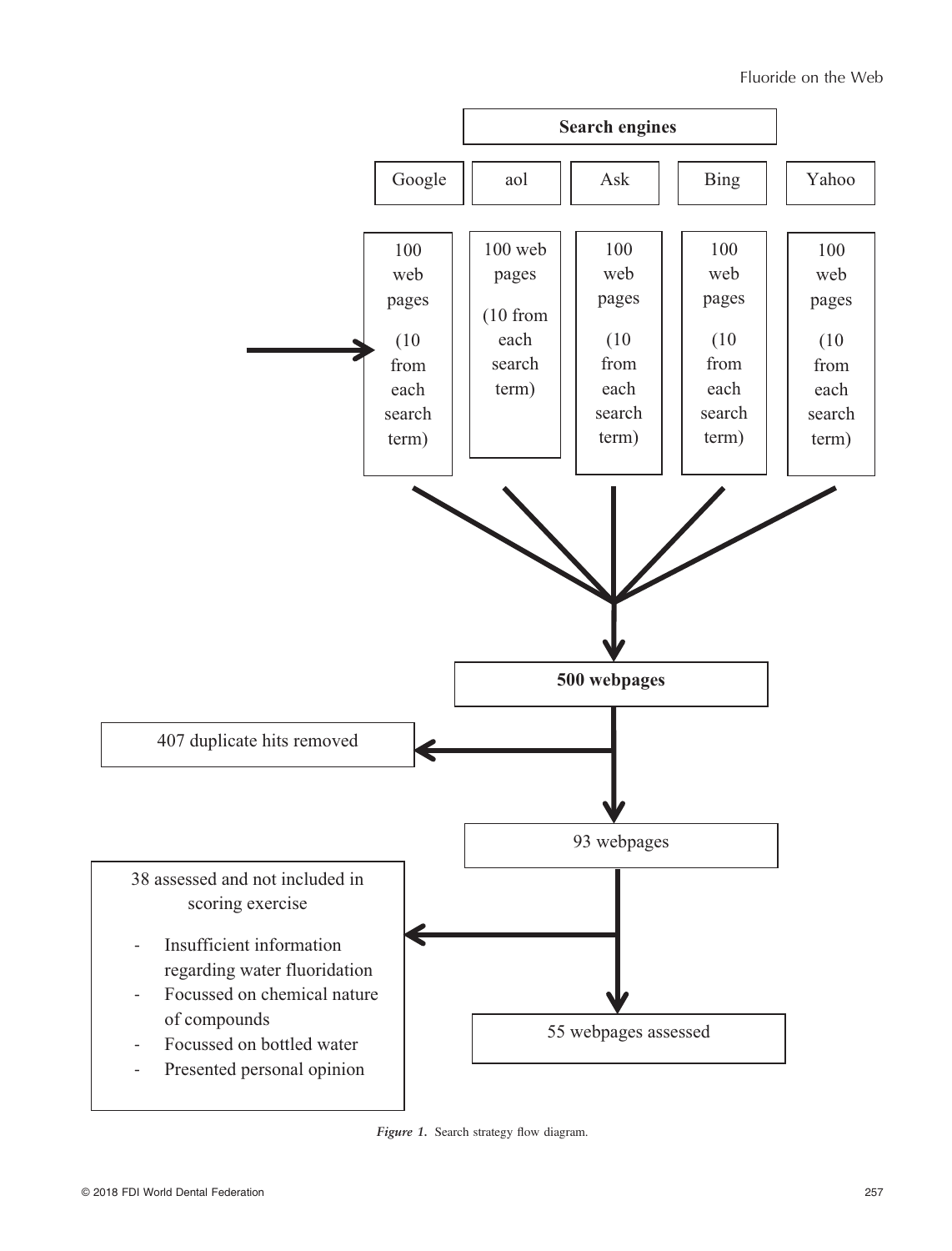#### Frangos et al.

Table 3 List of websites that returned multiple web pages about water fluoridation following the search strategy

| Website title                                | Website URL                        | No. of pages<br>returned by search |
|----------------------------------------------|------------------------------------|------------------------------------|
| Wikipedia                                    | https://en.wikiped<br>ia.org       | 4                                  |
| <b>Fluoride Action Network</b>               | http://fluorideale<br>rt.org       | 3                                  |
| About                                        | http://www.ab<br>out.com/          | 3                                  |
| Centre for Disease<br>Control and Prevention | http://<br>www.cdc.gov             | 3                                  |
| Queensland Health                            | https://www.hea<br>lth.qld.gov.au/ | 3                                  |

not maintained by the original website). Regardless of their stance on fluoridation, most pages performed poorly in terms of quality of content. The majority of sites provided a moderate amount of superficial information, with little information regarding authors and lacked references to scientific articles. In cases where author's names were provided, their qualifications were unclear. Similarly, when references to scientific articles were provided they were not accompanied by hypertext links, making even freely available articles harder to access for the general public.

#### Google rank

Table 4 demonstrates that there was no clear correlation between the order in which web pages appeared in the Google search and their quality, as determined by the criteria used in this study. It is also evident that the top sites returned by each search were predominantly Australian sites, despite the browser history being cleared before each search and between search terms.



Figure 2. Bland-Altman plot showing the distribution of agreement between two raters of 55 web pages about water fluoridation.



Figure 3. Fifty-five web pages about water fluoridation, grouped according to domain and ranked by score.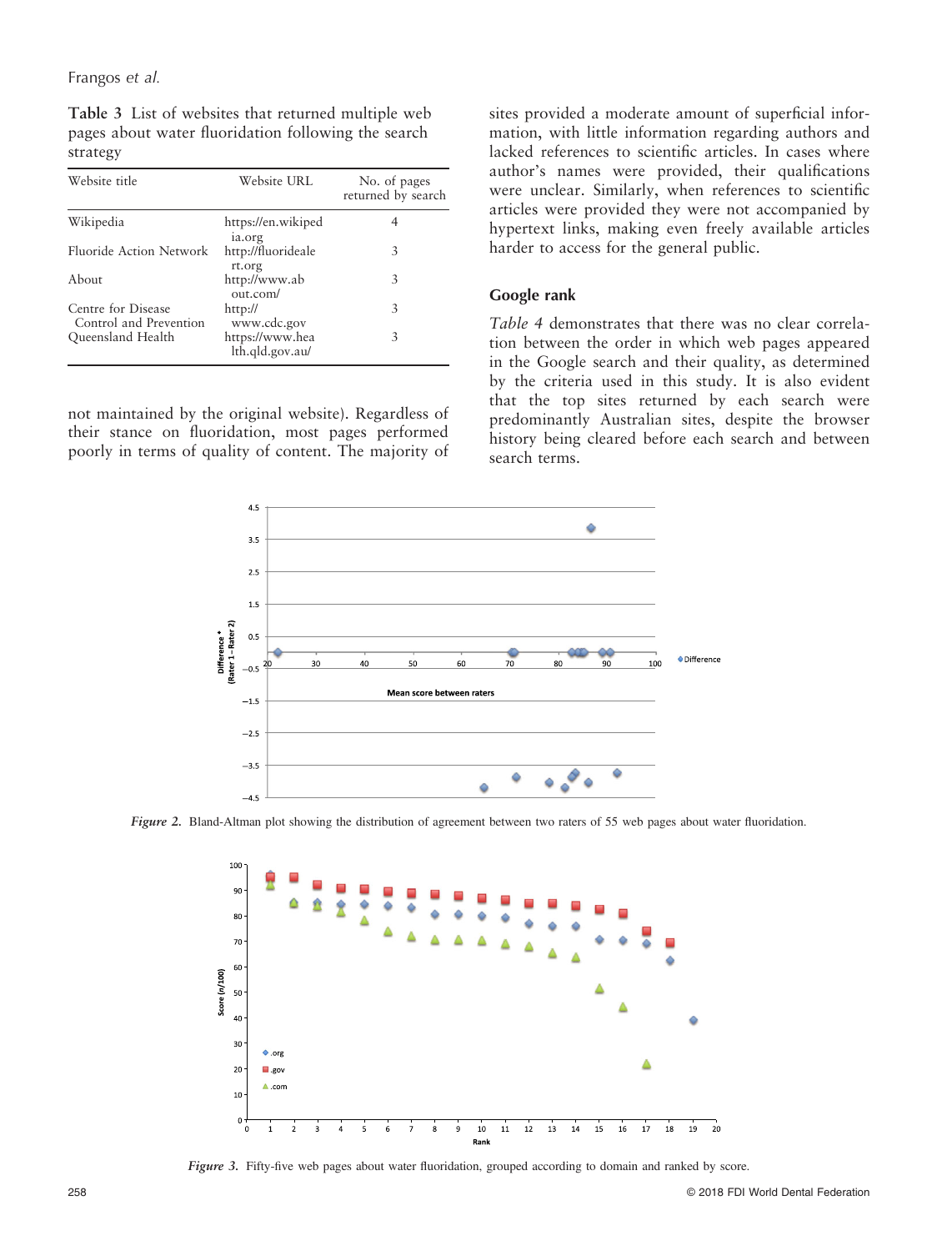

Figure 4. Mean credibility, content quality and health-literacy scores of 55 web pages about water fluoridation, grouped according to fluoridation stance (anti, neutral or pro).

Table 4 Comparison of the top 10 Google-ranked water-fluoridation web pages and their quality score determined according to the study criteria

| Website                                                                                                            | Google<br>rank | Score |
|--------------------------------------------------------------------------------------------------------------------|----------------|-------|
| https://en.wikipedia.org/wiki/Water_fluoridation                                                                   | 1              | 85    |
| https://en.wikipedia.org/wiki/Water_f<br>luoridation in Australia                                                  | 2              | 85    |
| http://fluoridealert.org/articles/50-reasons/                                                                      | 3              | 69    |
| https://www2.health.vic.gov.au/public-health/wa<br>ter/water-fluoridation                                          | $\overline{4}$ | 89    |
| http://www.health.nsw.gov.au/environment/wate<br>r/Documents/fluoridation-questions-and-answe<br>rs-nsw.pdf        | 5              | 90    |
| https://www.nhmrc.gov.au/_files_nhmrc/<br>publications/attachments/eh41 statement eff<br>icacy safety fluoride.pdf | 6              | 86    |
| http://ilikemyteeth.org/fluoridation/                                                                              | 7              | 84    |
| https://www.health.qld.gov.au/fluoride/water_f<br>luoridation.asp                                                  | 8              | 82    |
| http://www.livescience.com/37123-fluoridation.<br>html                                                             | 9              | 74    |
| http://australianfluorideaction.com/                                                                               | 10             | 44    |

#### **DISCUSSION**

To the best of our knowledge this is the first published assessment of the quality of online information regarding water fluoridation. We found that .com and anti-fluoridation websites scored lower in credibility, quality and health literacy.

It is a long-standing view that anti-fluoridation lobbyists make up a relatively small, yet vocal, component of the fluoridation debate<sup>5</sup>. In this study, antifluoridation web pages were a minority (20%) and yet produce considerable numbers of attention-grabbing claims (albeit unsubstantiated, through failing to reference reputable scientific articles to support their assertions).

There was a reasonable prevalence of neutral web pages (29%) returned by the search, which presented pros and cons of water fluoridation supported in the literature, such as its dental-health benefit and the possibility of fluorosis. Critical consumers of health information frequently seek information they perceive as unbiased, allowing them to come to their own conclusions<sup>21</sup>. We also found that the majority of profluoridation web pages came from sources such as government websites, which were more likely to present a balanced view of water fluoridation.

Geolocation, that is the location of the person conducting the search, is an issue regarding web searches as it has a significant impact on the results generated. The effect of geolocation can clearly be seen through this study as, despite clearing the browser history before each search and between search terms, a large proportion of sites returned in this study originated within Australia. One study has found that geolocation generates the greatest variability in terms of search results compared with any other factor<sup>22</sup>. Specifically, it was shown that the majority of web pages returned tended to reflect the pre-existing beliefs of the particular region based on previous Internet traffic and omit conflicting information that the algorithm deems unnecessary, generating a 'filter bubble'. This enhances human confirmation bias in which people tend only to read information that conforms to their already established beliefs $2<sup>3</sup>$ . In this case, the search engine is influencing the information provided via location and previous search terms. This is particularly important when considering potentially divisive public health issues, such as water fluoridation, as it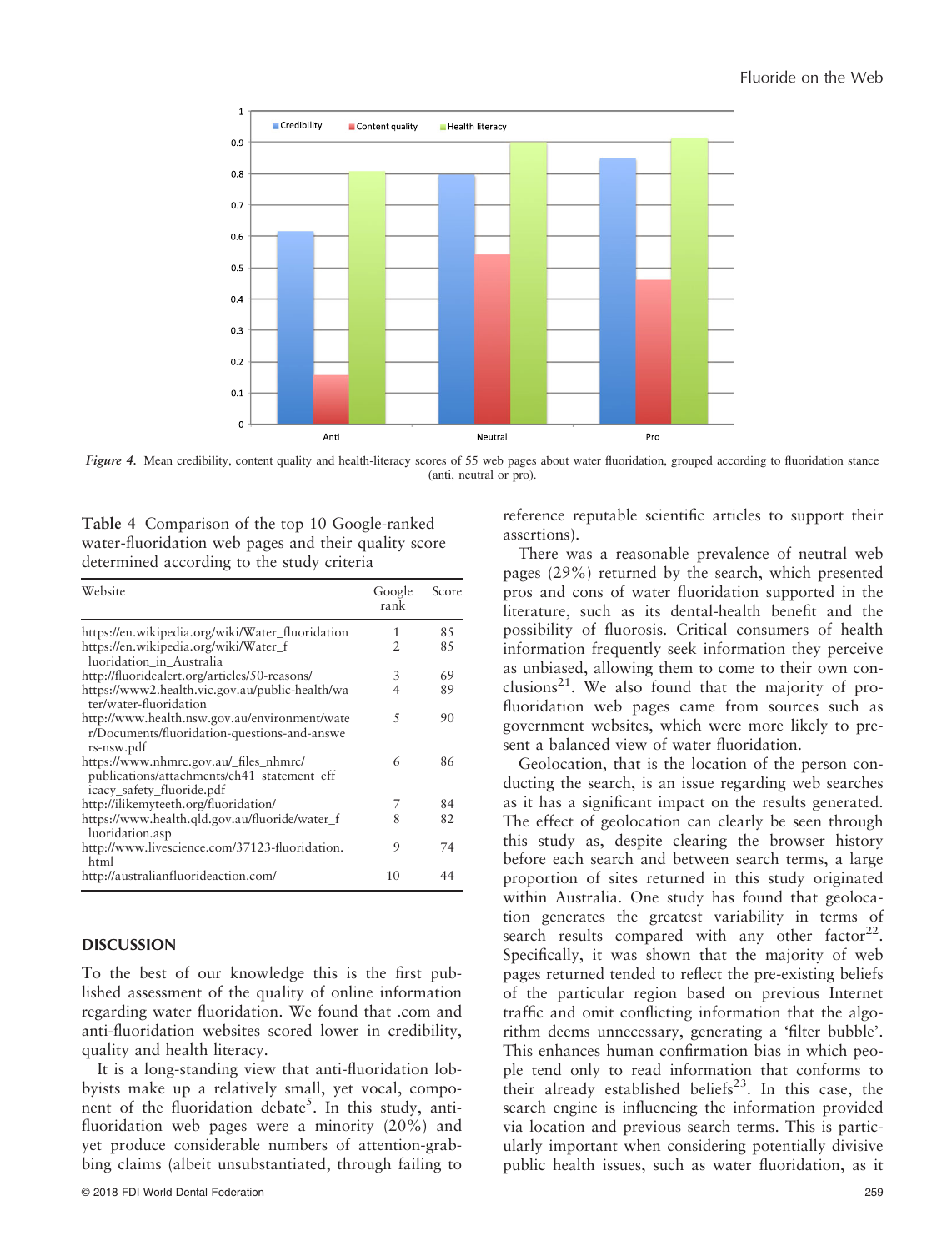would result in searchers in regions where the community is strongly opposed to water fluoridation being more exposed to anti-fluoridation sites, preventing them from being able to make an unbiased and well-informed decision. We recommend that this information forms the basis of a set of guidelines for health-related web searches to assist the general public to perform these searches. These guidelines would need to be fully evaluated to contribute to a limited evidence base on how to enhance online health liter $acy<sup>24</sup>$ . More broadly, public health and pro-fluoridation communication also needs to provide compelling information via a range of sources to counterbalance anti-fluoride information in communities where this activity is prominent.

A common misconception held by individuals performing health-related searches is that the order in which search engine results appear is an indication of their quality or relevance<sup>14</sup>. However, the order of web page appearance is, in fact, generated by an algorithm that takes into account the number of times a page is linked to the search term, with pages that have more links to them appearing higher in the search results. While this algorithm is highly effective when performing consumer searches in which the most popular pages are desirable, it produces a false perception of quality in health-related searches.

In terms of quality, while the majority of pro-fluoridation pages presented accurate information, it was often not referenced or credited to a qualified author. Additionally, they did not disclose affiliations that could produce a conflict of interest or sources of funding for the website. All of these factors are key to establishing a sense of transparency and credibility of the health information and are likely to increase levels of trust. We recommend that those developing online information about water fluoridation credit information to appropriate authors, disclose conflict of interests and state sources of funding, as this will improve their overall quality according to international criteria.

This study has some limitations. First, the dynamic nature of the Internet means that there is constant addition, removal or updating of information. Our sample captured a snapshot from January 2016 using a search conducted with a clear browser history. The degree to which any individual's search results would differ has been shown, in other research, to account for an 11.7% variation, with one study showing less variation in higher-ranked hits<sup>22,25</sup>. Additionally, the two compounds most commonly used to fluoridate water supplies – hydrofluorosilicic acid and silicofluoride – were not used as search terms. As neither of these terms appeared in the Google Trends 'related search' function when searching for commonly associated terms,

they are unlikely to have greatly impacted the results of this study. Furthermore, the search captured a predominance of Australian servers as a result of the search being performed in Australia. Nonetheless, this study does provide a diverse snapshot of the stance and quality of information generally available regarding water fluoridation and includes international sites. Finally, our quality scoring system was based on a World Health Organization (WHO) system for rating vaccine safety rather than a pre-established and validated scoring system. Our tool was fit-for-purpose as it was a global tool that had been applied to vaccination, a thematically similar topic with respect to its public health importance, safety claims and controversy. Furthermore, the tool included many of the same domains described in the review of Zhang et al.  $26$ , across currency, credibility and readability. However, our design elements were viewed through a health literacy framework.

In conclusion, members of the public performing a search regarding water fluoridation are presented with a moderate amount of superficial information that is easy to understand but is poorly referenced. The sites available were, for the most part, credible and presented information that was easy to comprehend and remember. Our findings suggest that when developing resources regarding water fluoridation, greater emphasis on providing well-accredited, transparent web pages that are open in terms of potential conflicts of interest as well as funding, is required. Furthermore, we recommend that communicators give clearly explained, relevant figures that aid in consolidating, or further explaining, the information presented in the text. Finally, regarding future use, the criteria used to assess the web pages in this study were by no means specific to water fluoridation and therefore provide a basis for further studies where they can be used directly, or as a scaffold to be tailored to specific research questions.

## Acknowledgements

The authors would also like to thank Petra Macaskill for her advice regarding statistical analysis. Zachary Frangos was supported by a University of Sydney Medical School Summer Research Scholarship to undertake this research. J Leask was supported by an NHMRC Career Development Fellowship.

## Conflict of interest

J Leask's institution has received funding from New South Wales Health for work related to water fluoridation.